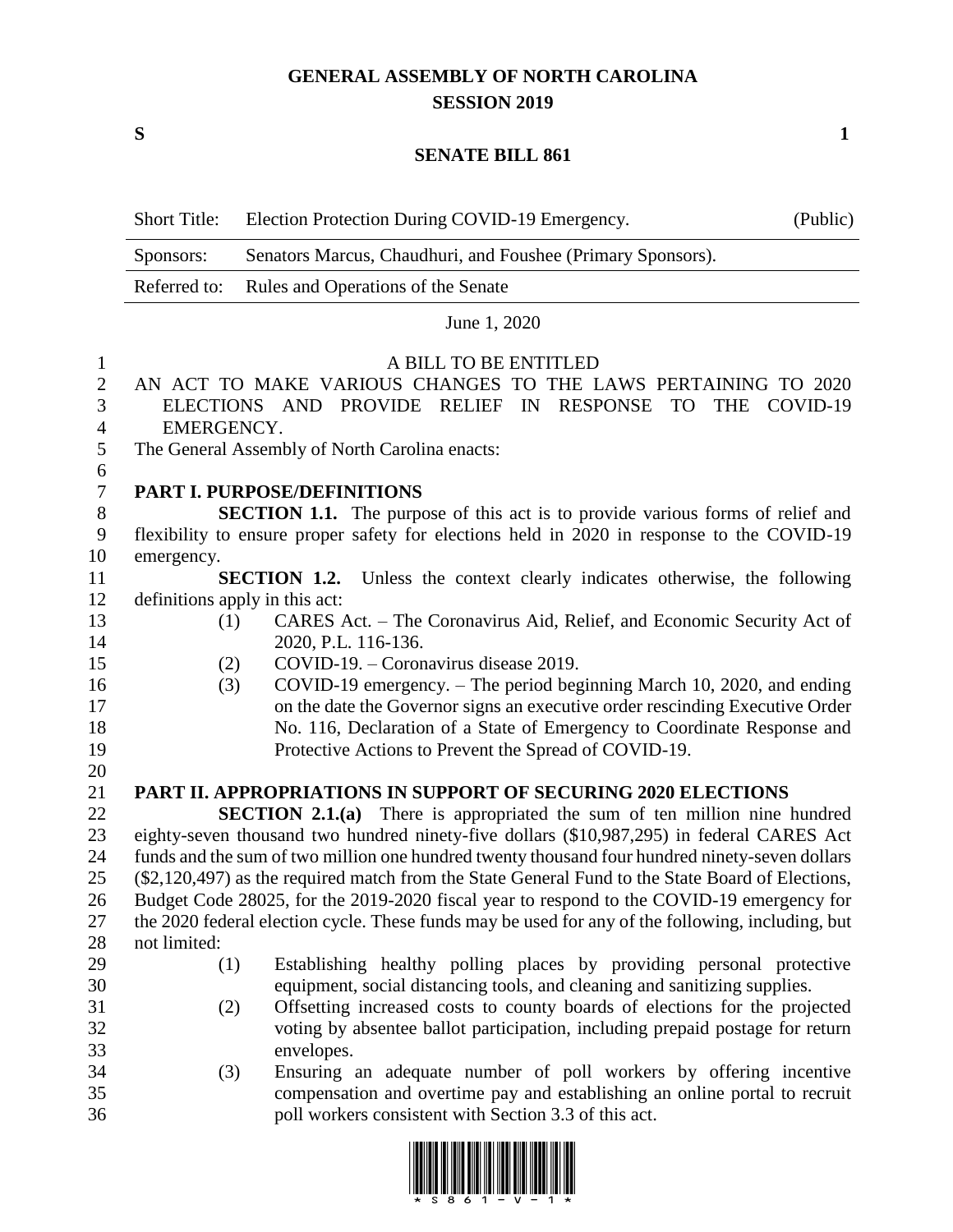|                                 | <b>General Assembly Of North Carolina</b>                                                            | <b>Session 2019</b> |
|---------------------------------|------------------------------------------------------------------------------------------------------|---------------------|
| (4)                             | Establishing an online portal for absentee ballot requests.                                          |                     |
| (5)                             | Training election employees and volunteers and educating the public                                  |                     |
|                                 | regarding changes for elections held in 2020 in response to the COVID-19                             |                     |
|                                 | emergency.                                                                                           |                     |
|                                 | <b>SECTION 2.1.(b)</b> Any unspent funds remaining on June 30, 2020, shall be carried                |                     |
|                                 | forward into the 2020-2021 fiscal year and are hereby appropriated for the 2020-2021 fiscal year.    |                     |
|                                 | The funds shall be used for the purposes described in this section and the requirements and          |                     |
|                                 | limitations set forth in the CARES Act.                                                              |                     |
|                                 |                                                                                                      |                     |
|                                 | <b>SECTION 2.2.(a)</b> There is appropriated the sum of eleven million six hundred                   |                     |
|                                 | seventy-seven thousand four hundred forty-one dollars (\$11,677,441) from federal Help America       |                     |
|                                 | Vote Act (HAVA) funds and the sum of two million three hundred thirty-five thousand four             |                     |
|                                 | hundred eighty-eight dollars (\$2,335,488) as the required match from the State General Fund to      |                     |
|                                 | the State Board of Elections, Budget Code 28025, for the 2019-2020 fiscal year to further            |                     |
|                                 | improve the administration of elections, including cybersecurity enhancements, training, and         |                     |
|                                 | other improvements. If funds provided in Section 2.1 of this Part are insufficient to respond to     |                     |
|                                 | the COVID-19 emergency, the federal HAVA funds appropriated in this section may be used for          |                     |
| those purposes.                 |                                                                                                      |                     |
|                                 | SECTION 2.2.(b) Any unspent funds remaining on June 30, 2020, shall be carried                       |                     |
|                                 | forward into the 2020-2021 fiscal year and are hereby appropriated for the 2020-2021 fiscal year.    |                     |
|                                 | The funds shall be used for the purposes described in this section. Unspent funds on June 30,        |                     |
|                                 | 2021, shall revert to Budget Code 28025 and shall remain until appropriated by the General           |                     |
| Assembly.                       |                                                                                                      |                     |
|                                 | <b>SECTION 2.3.</b> This Part is effective when it becomes law.                                      |                     |
|                                 |                                                                                                      |                     |
|                                 | PART III. KEEP OUR POLLING PLACES OPEN AND SAFE                                                      |                     |
|                                 |                                                                                                      |                     |
|                                 | ENSURE RECRUITMENT OF ADEQUATE NUMBER OF POLL WORKERS                                                |                     |
|                                 | <b>SECTION 3.1.</b> Precinct Requirements. – Notwithstanding G.S. 163-41(c) or                       |                     |
|                                 | G.S. 163-42, for an election held in 2020, a county board of elections by unanimous vote of all      |                     |
|                                 | its members may eliminate the requirement that a majority of the three positions of chief judge      |                     |
|                                 | and judges and the majority of precinct assistants who are otherwise qualified to vote in the        |                     |
| county reside in that precinct. |                                                                                                      |                     |
|                                 | <b>SECTION 3.2.</b> Student Poll Workers. – Notwithstanding G.S. 163-42.1, for an                    |                     |
|                                 | election held in 2020, a county board of elections by unanimous vote of all its members may          |                     |
|                                 | allow students who are at least 16 years of age to serve as chief judges and judges, as well as      |                     |
|                                 | precinct assistants. If the student's school is closed due to the COVID-19 emergency at the time     |                     |
|                                 | the student is appointed, a recommendation from the principal at the student's school is not         |                     |
|                                 | required. Any student serving as a poll worker during an election held in 2020 in accordance with    |                     |
|                                 | this section may use this service as an approved school field trip, provided it complies with any    |                     |
|                                 | requirements of the student's respective school or local board of education. Nothing in this section |                     |
|                                 | modifies the requirement in G.S. 163-41(3) that chief judges and judges be appointed from            |                     |
|                                 | recommendations provided by the political parties.                                                   |                     |
|                                 | <b>SECTION 3.3.</b> Temporary Staffing. – For an election held in 2020, a county board               |                     |
|                                 | of elections, in consultation with the State Board of Elections, may use temporary staffing          |                     |
|                                 | agencies and establish an online portal to recruit poll workers, as necessary.                       |                     |
|                                 | <b>SECTION 3.4.</b> Poll Worker Compensation. – Notwithstanding G.S. 163-46, for an                  |                     |
|                                 | election held in 2020, the minimum pay for poll workers shall be a competitive rate set by the       |                     |
| county board of elections.      |                                                                                                      |                     |
|                                 | <b>SECTION 3.5.</b> Unemployment Benefits. – Notwithstanding any provision of law to                 |                     |
|                                 | the contrary, for an election held in 2020, if an individual serving as a poll worker is also        |                     |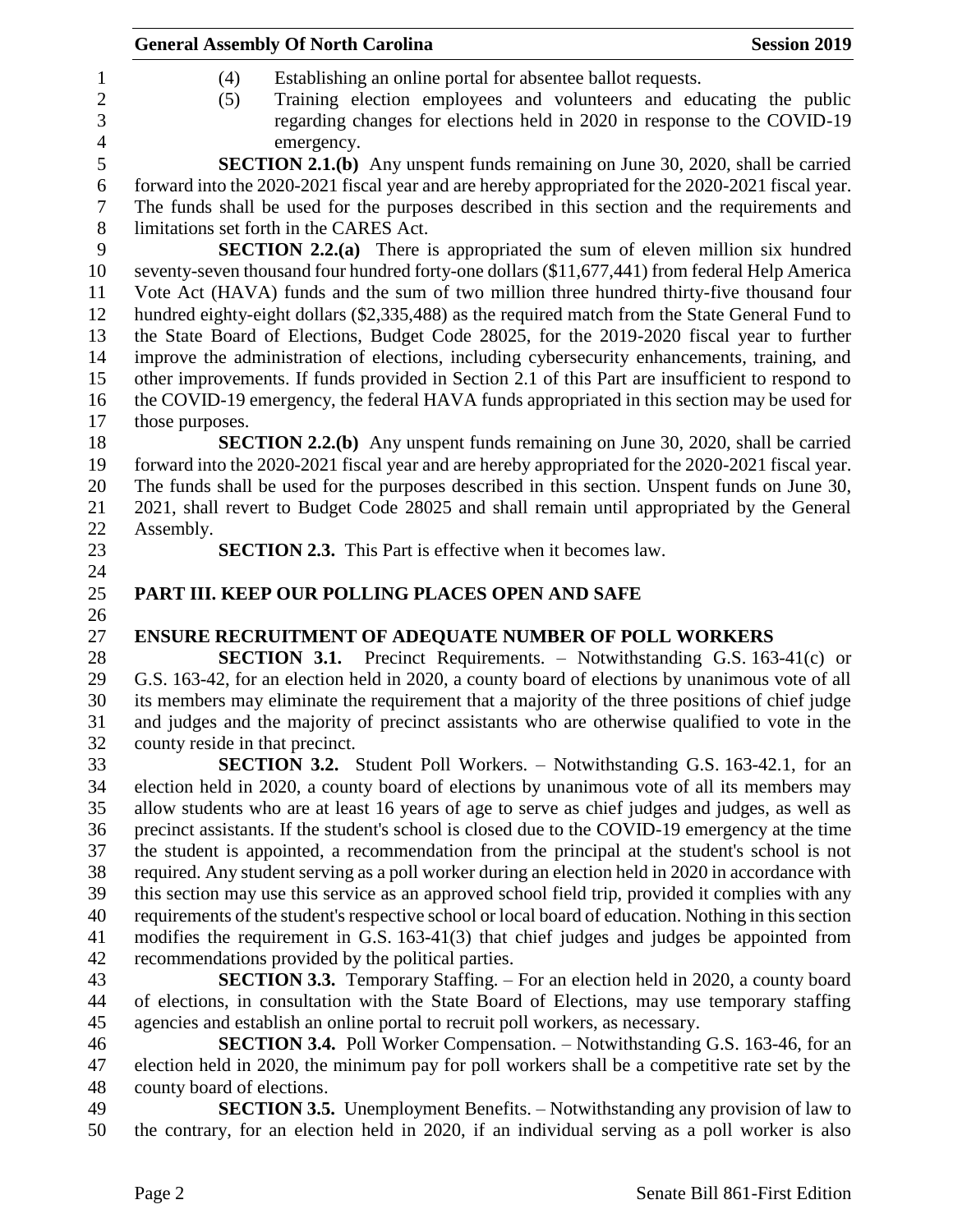receiving unemployment benefits, those unemployment benefits shall not be affected by the individual's service. **SAFETY MEASURES FOR POLLING PLACES SECTION 3.6.** The State Board of Elections, in collaboration with local boards of elections and for an election held in 2020, shall ensure the safety of poll workers and polling places by doing the following: (1) Personal protective equipment and supplies. – Providing appropriate amounts and types of personal protective equipment, including gloves and masks, and ensuring proper measures are followed to protect public health and safety as related to the COVID-19 emergency, including, but not limited to, the availability of proper sanitizing and disinfectant agents and touch-free 13 thermometers, as applicable. (2) Voter assistance at polls. – Establishing more efficient curbside or "drive-through" voting options for those who have disabilities, are ill, or are in a high-risk category for COVID-19 or otherwise can not leave their vehicle 17 to vote. (3) Voting safeguards. – Providing for efficient and safe crowd management at the polls, including following social distancing guidelines as outlined by the North Carolina Department of Health and Human Services and the federal Centers for Disease Control and Prevention (CDC) and designating the appropriate markings, as well as applying best practices to avoid long lines of voters in close proximity to one another for extended periods of time. (4) Flexibility for one-stop sites and hours. – Notwithstanding G.S. 163-227.6(c), allowing a county board of elections by unanimous vote of all its members to 26 adopt a Plan for Implementation that establishes alternative options for sites and weekday hours for the opening and closing of one-stop early voting sites 28 other than 7:00 A.M. to 7:00 P.M. **2020 ELECTION DAY AS PAID STATE HOLIDAY SECTION 3.7.(a)** Notwithstanding G.S. 126-4(5), election day in 2020 shall be a paid State holiday for purposes of State employment and the public school calendar. **SECTION 3.7.(b)** The General Assembly encourages private employers in this State to treat election day as a paid day off to enable employees to vote on election day. **SECTION 3.7.(c)** This section is effective when it becomes law and applies to the 2020 general election only. **POSTPONE PHOTO ID FOR 2020 ELECTION SECTION 3.8.** Notwithstanding any other provision of law to the contrary, due to the COVID-19 pandemic when voters do not have access to agencies needed to obtain updated identification, implementation of the photo identification requirement is prohibited for the 2020 general election. **SECTION 3.9.** Except as otherwise provided, this Part is effective when it becomes law and applies to elections held on or after that date and expires upon certification of the 2020 general election. **PART IV. EXPAND AND IMPROVE ABSENTEE BALLOT OPTIONS EXPAND OPTIONS FOR SUBMITTING ABSENTEE BALLOT REQUEST FORMS SECTION 4.1.** For an election held in 2020, notwithstanding G.S. 163-230.2, a completed written request for absentee ballots may be delivered either in person or by mail,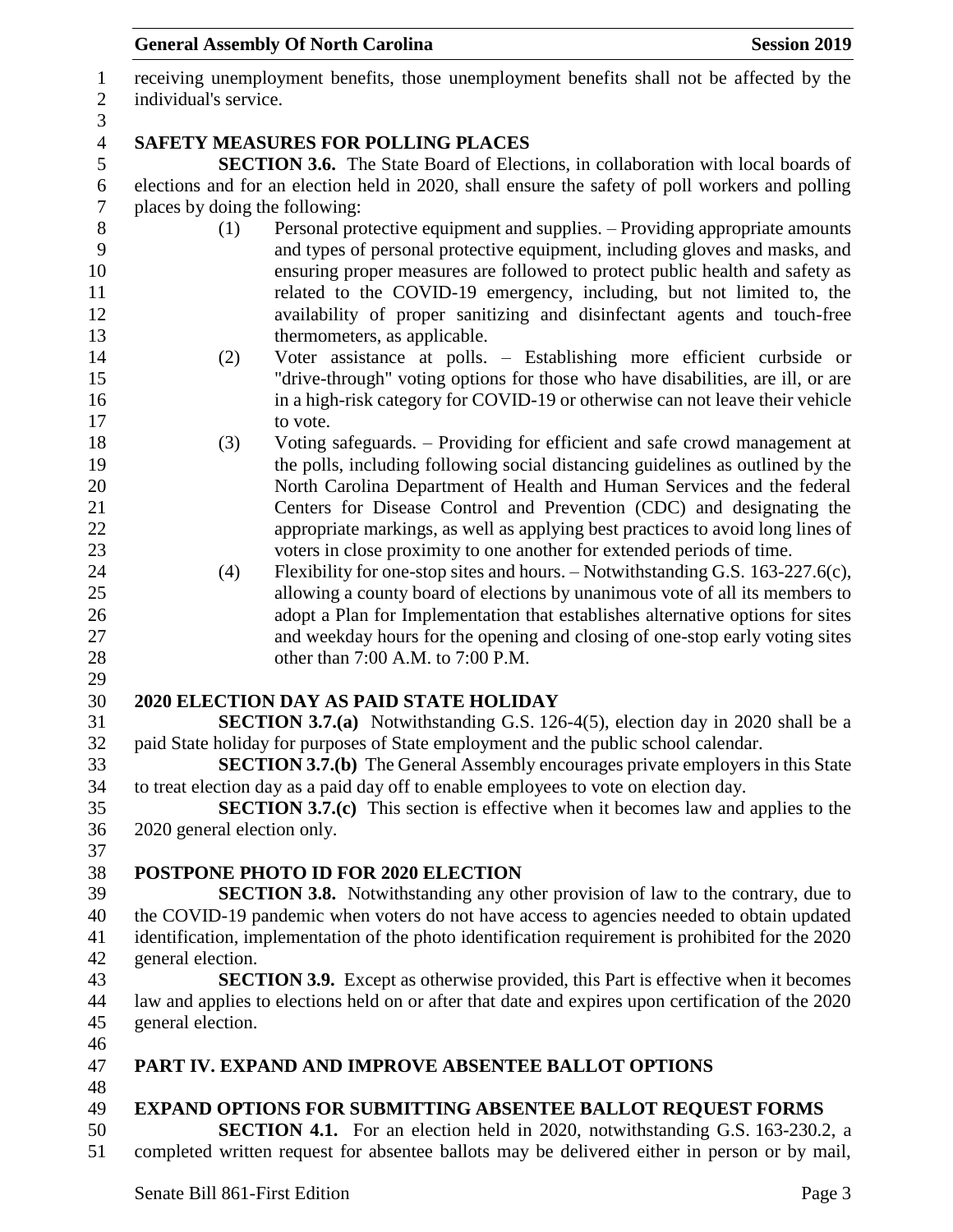# **General Assembly Of North Carolina Session 2019**

| 1              | e-mail, or fax, to the county board of elections by the voter, the voter's near relative or verifiable            |
|----------------|-------------------------------------------------------------------------------------------------------------------|
| $\overline{2}$ | legal guardian, or any individual working as part of a multipartisan team trained and authorized                  |
| 3              | by the county board of elections pursuant to G.S. 163-226.3. A request for absentee ballots shall                 |
| $\overline{4}$ | be valid if it is returned to the county board of elections through one of the following methods:                 |
| 5              | (i) hand-delivered to the county board of elections by a person listed in G.S. $163-230.2(c)$ , (ii)              |
| 6              | mailed to the county board by the United States Postal Service, or a designated delivery service                  |
| $\overline{7}$ | authorized pursuant to 26 U.S.C. § 7502(f)(2), by a person listed in G.S. 163-230.2(c), or (iii)                  |
| $8\,$          | e-mailed or faxed to the county board of elections by a person listed in G.S. 163-230.2(c).                       |
| 9              | <b>SECTION 4.2.</b> G.S. 163-230.2(a), as amended by S.L. 2019-239, reads as rewritten:                           |
| 10             | Valid Types of Written Requests. $-$ A completed written request form for absentee<br>"(a)                        |
| 11             | ballots as required by G.S. 163-230.1 is valid only if it is on a form created by the State Board                 |
| 12             | and signed by the voter requesting absentee ballots or that voter's near relative or verifiable legal             |
| 13             | guardian. The State Board shall make the blank request form available at its offices, online, and                 |
| 14             | in each county board of elections office, and that blank request form may be reproduced. A voter                  |
| 15             | may call a county board of elections office and request that the blank request form be sent to the                |
| 16             | voter by mail, e-mail, or fax. The request form created by the State Board shall require at least                 |
| 17             | the following information:                                                                                        |
| 18             | The name and address of the residence of the voter.<br>(1)                                                        |
| 19             | The name and address of the voter's near relative or verifiable legal guardian<br>(2)                             |
| 20             | if that individual is making the request.                                                                         |
| 21             | The address of the voter to which the application and absentee ballots are to<br>(3)                              |
| 22             | be mailed if different from the residence address of the voter.                                                   |
| 23             | (4)<br>One of the following:                                                                                      |
| 24             | The number of the applicant's North Carolina drivers license issued<br>a.                                         |
| 25<br>26       | under Article 2 of Chapter 20 of the General Statutes, including a                                                |
| 27             | learner's permit or a provisional license.<br>The number of the applicant's special identification card for<br>b. |
| 28             | nonoperators issued under G.S. 20-37.7.                                                                           |
| 29             | The last four digits of the applicant's social security number.<br>c.                                             |
| 30             | The voter's date of birth.<br>(5)                                                                                 |
| 31             | The signature of the voter or of the voter's near relative or verifiable legal<br>(6)                             |
| 32             | guardian if that individual is making the request.                                                                |
| 33             | A clear indicator of the date the election generating the request is to be held,<br>(7)                           |
| 34             | except for annual calendar year requests in accordance with G.S. 163-226(b)."                                     |
| 35             | SECTION 4.3.(a) Article 20 of Chapter 163 of the General Statutes is amended by                                   |
| 36             | adding a new section to read:                                                                                     |
| 37             | "§ 163-230.3. Online request for absentee ballots.                                                                |
| 38             | Notwithstanding G.S. 163-230.1 and G.S. 163-230.2, a qualified voter who is eligible<br>(a)                       |
| 39             | to vote by absentee ballot under G.S. 163-226, or that voter's near relative or verifiable legal                  |
| 40             | guardian, may submit a request for absentee ballots online using the procedures set forth in this                 |
| 41             | section in lieu of the completed written request on a form established by the State Board. All                    |
| 42             | other provisions in G.S. 163-230.1 and G.S. 163-230.2 shall apply.                                                |
| 43             | The State Board shall establish a secure Internet Web site to permit individuals<br>(b)                           |
| 44             | described in subsection (a) of this section to submit an online request for absentee ballots. The                 |
| 45             | Internet Web site must be able to track the IP address of anyone who accesses the Web site. The                   |
| 46             | Web site must require that the voter or the voter's near relative or verifiable legal guardian provide            |
| 47             | all of the following information:                                                                                 |
| 48             | All information required for a valid written request for absentee ballots in<br>(1)                               |
| 49             | G.S. 163-230.2.                                                                                                   |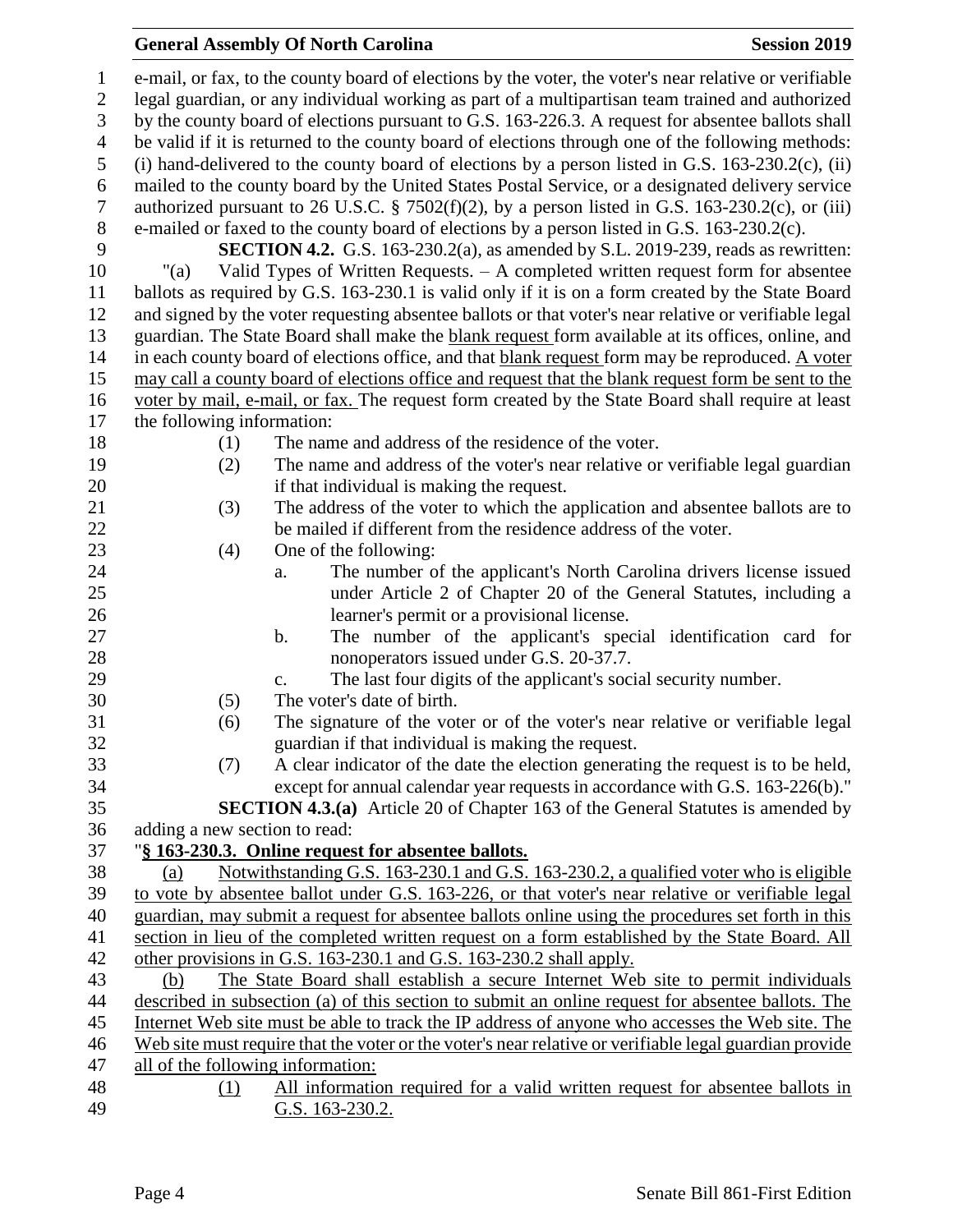| <b>General Assembly Of North Carolina</b><br><b>Session 2019</b>                                     |
|------------------------------------------------------------------------------------------------------|
| An electronic signature, as defined in G.S. 66-312 of the Uniform Electronic<br>(2)                  |
| Transaction Act, of the voter, or the voter's near relative or verifiable legal                      |
| guardian, if requesting on the voter's behalf.                                                       |
| Upon receipt of an online request for absentee ballots, the State Board shall submit<br>(c)          |
| the request to the county board of elections in which the voter resides. The county board of         |
| elections shall process the online request in the same manner as processing a completed written      |
| request for absentee ballots submitted under G.S. 163-230.1."                                        |
| <b>SECTION 4.3.(b)</b> Notwithstanding Article 3 of Chapter 143 of the General Statutes,             |
| the State Board of Elections is not required to comply with initial purchase and contract            |
| requirements for establishing or securing the Internet Web site for online requests for absentee     |
| ballots as required by subsection (a) of this section. This exemption expires December 31, 2020.     |
| <b>SECTION 4.3.(c)</b> This section is effective when it becomes law. The State Board of             |
| Elections shall have the secure Internet Web site available to voters to submit an online request    |
| for absentee ballots by September 1, 2020.                                                           |
|                                                                                                      |
| FLEXIBILITY IN CERTIFICATION REQUIREMENT FOR ABSENTEE BALLOTS                                        |
| <b>SECTION 4.4.</b> Notwithstanding G.S. 163-231(a), for an election held in 2020, a                 |
| voter is not required to complete the voter's absentee ballot in the presence of two witnesses or a  |
| notary, but may satisfy the certification requirement by completing the voter's absentee ballot in   |
| the presence of only one witness. The witness shall sign the absentee ballot and legibly print his   |
| or her name and address. In the event a witness is not available, a voter may attest on the          |
| container-return envelope to that fact and to the voter's need to use the option of signature        |
| verification by the county board of elections. The State Board of Elections shall adopt emergency    |
| rules to ensure the integrity of the certification process and proper matching of the signature by   |
| the county board of elections when the signature verification option is used.                        |
|                                                                                                      |
| UNIFORM PROTOCOL FOR INCOMPLETE OR ILLEGIBLE ABSENTEE BALLOTS                                        |
| <b>SECTION 4.5.</b> Notwithstanding any other provision of law to the contrary, for an               |
| election held in 2020, the State Board of Elections shall adopt emergency rules establishing a       |
| uniform, statewide protocol to address an absentee ballot that is incomplete or illegible and        |
| include in the protocol a means to ensure that all reasonable steps are taken to cure such a ballot, |
| when possible.                                                                                       |
|                                                                                                      |
| ALLOW HELP AMERICA VOTE ACT (HAVA) DOCUMENT AS SUBSTITUTE FOR                                        |
| <b>IDENTIFICATION REQUIRED IN SUBMITTING ABSENTEE BALLOT REQUEST</b>                                 |
| <b>FORM</b>                                                                                          |

 **SECTION 4.6.** Notwithstanding G.S. 163-230.2, for an election held in 2020, a voter who does not include the voter's drivers license number or the last four digits of the voter's social security number with the voter's request for an absentee ballot may include a copy of a current utility bill, bank statement, government check, paycheck, or other government document showing the name and address of the voter as an option in meeting the requirements for requesting an absentee ballot.

## **PREPAID POSTAGE FOR VOTED ABSENTEE BALLOTS**

 **SECTION 4.7.** Notwithstanding G.S. 163-230.2(c) or G.S. 163-231(b)(1), for an election held in 2020, a voter submitting a valid request for an absentee ballot shall receive from the applicable county board of elections a prepaid postage envelope for returning the executed absentee ballot by mail.

## **EXTEND THE NUMBER OF DAYS FOR COUNTING ABSENTEE BALLOTS**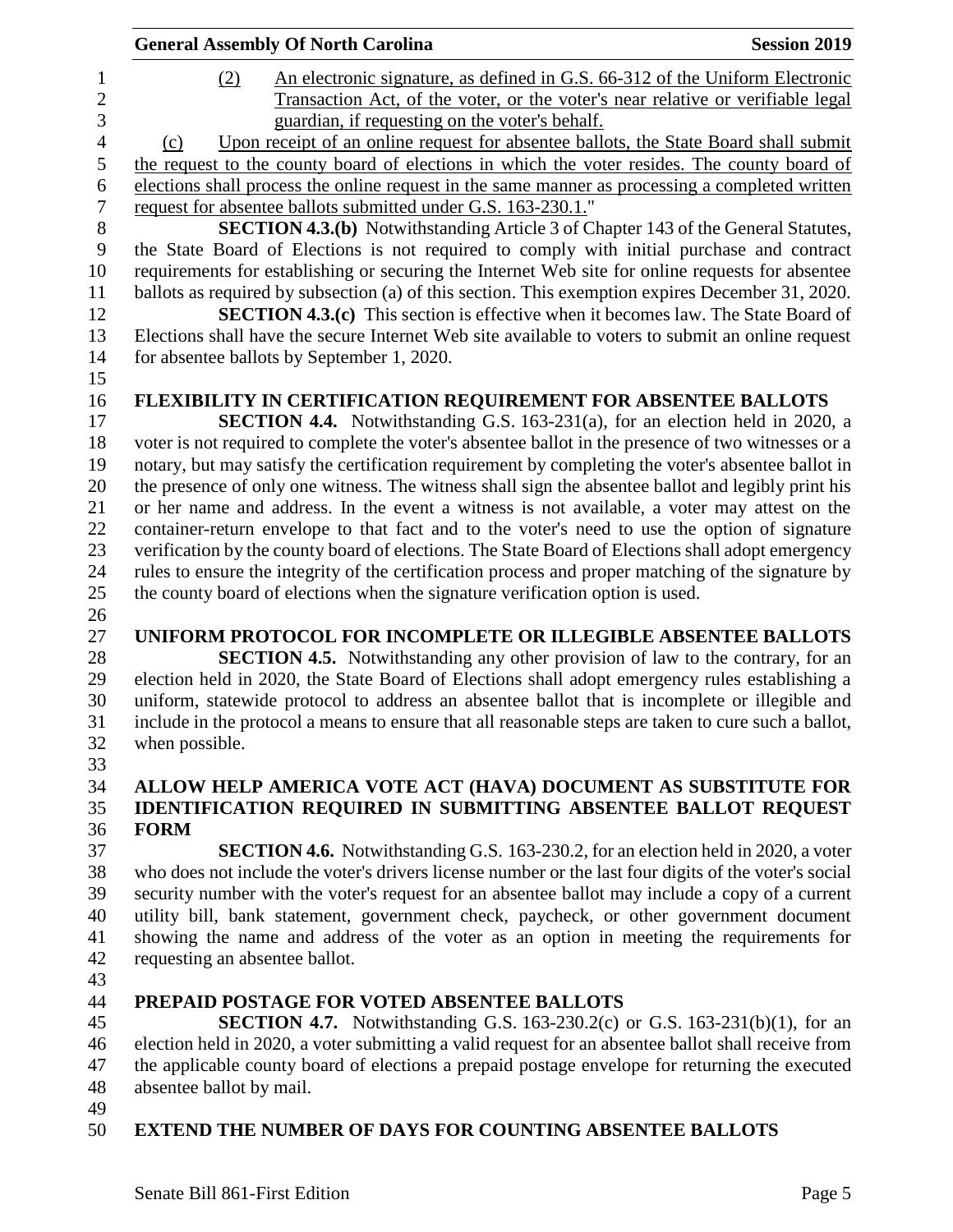#### **General Assembly Of North Carolina Session 2019 Session 2019 SECTION 4.8.** Notwithstanding G.S. 163-234(2), for an election held in 2020, a county board of elections may modify the procedure for counting absentee ballots, provided that those ballots received by the Saturday before the election are counted on or by Election day and all other absentee ballots that are timely received after the Saturday before the election are counted on the day of the canvass. **MODIFY RESTRICTIONS FOR ASSISTANCE IN CARE FACILITIES** 8 **SECTION 4.9.** Notwithstanding G.S. 163-226.3(a)(4), for an election held in 2020, trained and certified employees, also referred to as "designated assistants" for purposes of this trained and certified employees, also referred to as "designated assistants" for purposes of this section, of a hospital, clinic, nursing home, or rest home in this State may assist a registered voter who is a patient or resident in that facility in requesting, voting, or returning the voter's absentee ballot, if the voter, the voter's near relative or verifiable legal guardian, or an authorized member of a multipartisan assistance team (MAT), as applicable, is unable to assist the voter in requesting, voting, or returning the voter's absentee ballot. The county board of elections shall ensure that, in utilizing this provision, (i) the employees at the applicable facility are trained and certified by the county board of elections as designated assistants, (ii) two designated assistants not of the same political party, or unaffiliated, as applicable, are present any time a voter receives assistance from a designated assistant under this section, and (iii) the proper chain of custody is followed in returning the executed absentee ballot. The Executive Director of the State Board of Elections shall specify the training required for designated assistants under this section. **SECTION 4.10.** This Part is effective when it becomes law and applies to elections held on or after that date and expires upon certification of the 2020 general election. **PART V. EXPAND AND IMPROVE VOTER REGISTRATION OPTIONS EXTEND DEADLINE FOR REGISTERING TO VOTE BY MAIL SECTION 5.1.(a)** Notwithstanding G.S. 163-82.6, 163-82.19, or 163-82.20, for an election held in 2020, applications for voter registration submitted by mail shall be considered timely if the application is postmarked no later than the Saturday before the election. **SECTION 5.1.(b)** This section is effective when it becomes law and applies to elections held on or after that date and expires upon certification of the 2020 general election. **ACCESS TO ONLINE VOTER REGISTRATION SECTION 5.2.** Article 7A of Chapter 163 of the General Statutes is amended by adding a new section to read: "**§ 163-82.23A. Access to online voter registration.** Notwithstanding any other provision of law to the contrary, any State agency currently offering voter registration pursuant to the National Voter Registration Act (NVRA) of 1993, 52 U.S.C. §§ 20501, et seq., shall allow any individual whose signature is on record with that agency to access that signature for online voter registration." **SECTION 5.3.** Except as otherwise provided, this Part is effective when it becomes law and applies to elections held on or after that date. **PART VI. GRANT BOARD OF ELECTIONS TEMPORARY AUTHORITY TO ACT QUICKLY TEMPORARY SUSPENSION OF PURCHASE AND CONTRACTS REQUIREMENTS FOR ELECTIONS-RELATED SUPPLIES SECTION 6.1.** The provisions of Article 3 and Article 8 of Chapter 143 of the General Statutes shall not apply to the State Board of Elections when contracting for necessary

supplies and other items needed to conduct elections in 2020 during the COVID-19 emergency.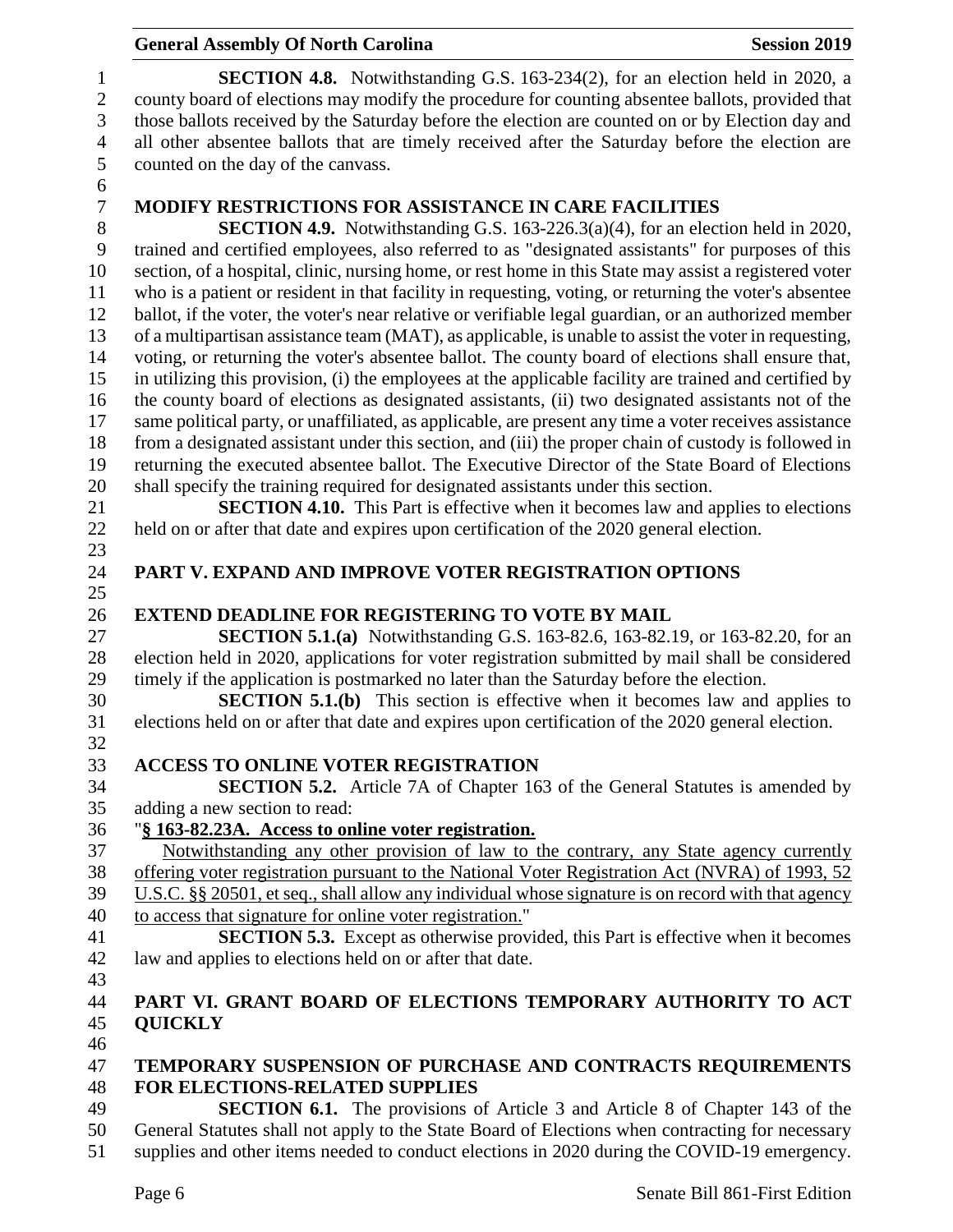|                  | <b>General Assembly Of North Carolina</b>                                                                                                                                                                                                                                                                                     | <b>Session 2019</b> |
|------------------|-------------------------------------------------------------------------------------------------------------------------------------------------------------------------------------------------------------------------------------------------------------------------------------------------------------------------------|---------------------|
|                  | The provisions of Article 8 of Chapter 143 of the General Statutes shall not apply to county<br>boards of elections when contracting for necessary supplies and other items needed to conduct<br>elections in 2020 during the COVID-19 emergency.<br>SECTION 6.2. This Part is effective when it becomes law and expires upon |                     |
|                  | certification of the 2020 general election.                                                                                                                                                                                                                                                                                   |                     |
| <b>EMERGENCY</b> | PART VII. EDUCATION FOR VOTERS IN RESPONSE TO THE COVID-19                                                                                                                                                                                                                                                                    |                     |
|                  | COUNTY BOARDS OF ELECTIONS EDUCATION EFFORTS REGARDING                                                                                                                                                                                                                                                                        |                     |
| COVID-19         |                                                                                                                                                                                                                                                                                                                               |                     |
|                  | <b>SECTION 7.1.</b> In response to the COVID-19 emergency, county boards of elections                                                                                                                                                                                                                                         |                     |
|                  | shall educate the public about voting in elections held in 2020 as follows:                                                                                                                                                                                                                                                   |                     |
| (1)              | Counties that maintain a board of elections Web site shall include information                                                                                                                                                                                                                                                |                     |
|                  | on that Web site about:                                                                                                                                                                                                                                                                                                       |                     |
|                  | Options to register to vote, including same day registration during the<br>a.                                                                                                                                                                                                                                                 |                     |
|                  | early voting period, and how to determine residency for voting                                                                                                                                                                                                                                                                |                     |
|                  | purposes.<br>Options to vote in elections held in 2020, including the use of mail-in<br>b.                                                                                                                                                                                                                                    |                     |
|                  | absentee voting, voting in person during the one-stop early voting                                                                                                                                                                                                                                                            |                     |
|                  | period, and voting in person on election day.                                                                                                                                                                                                                                                                                 |                     |
| (2)              | When publishing notices of elections under G.S. $163-33(8)$ for an election                                                                                                                                                                                                                                                   |                     |
|                  | held in 2020, the notice shall include how to obtain voting information and                                                                                                                                                                                                                                                   |                     |
|                  | how to vote by mail.                                                                                                                                                                                                                                                                                                          |                     |
|                  |                                                                                                                                                                                                                                                                                                                               |                     |
|                  | <b>STATE BOARD OF ELECTIONS EDUCATION EFFORTS REGARDING COVID-19</b>                                                                                                                                                                                                                                                          |                     |
|                  | <b>SECTION 7.2.</b> In response to the COVID-19 emergency, the State Board of                                                                                                                                                                                                                                                 |                     |
|                  | Elections shall continue its efforts in educating the public about voting in elections held in 2020,                                                                                                                                                                                                                          |                     |
| as follows:      |                                                                                                                                                                                                                                                                                                                               |                     |
| (1)              | Include on its Web site information about:                                                                                                                                                                                                                                                                                    |                     |
|                  | Options to register to vote, including same day registration during the<br>a.<br>early voting period, and how to determine residency for voting                                                                                                                                                                               |                     |
|                  | purposes.                                                                                                                                                                                                                                                                                                                     |                     |
|                  | Options to vote in elections held in 2020, including the use of mail-in<br>b.                                                                                                                                                                                                                                                 |                     |
|                  | absentee voting, voting in person during the one-stop early voting                                                                                                                                                                                                                                                            |                     |
|                  | period, and voting in person on election day.                                                                                                                                                                                                                                                                                 |                     |
| (2)              | Distribute information about the options to register to vote, including online                                                                                                                                                                                                                                                |                     |
|                  | voter registration and same day registration during the early voting period, and                                                                                                                                                                                                                                              |                     |
|                  | options to vote in elections held in 2020, including mail-in absentee voting.                                                                                                                                                                                                                                                 |                     |
| (3)              | Coordinate with the State and federal agencies to identify and notify as many                                                                                                                                                                                                                                                 |                     |
|                  | persons as possible about the options to register to vote, including registration                                                                                                                                                                                                                                             |                     |
|                  | available through an online voter registration Web site and same day                                                                                                                                                                                                                                                          |                     |
|                  | registration during the early voting period and options to vote in elections held                                                                                                                                                                                                                                             |                     |
|                  | in 2020, including mail-in absentee voting and early one-stop voting. When                                                                                                                                                                                                                                                    |                     |
|                  | practicable, the State Board of Elections shall provide county specific                                                                                                                                                                                                                                                       |                     |
|                  | information as to early one-stop voting locations and times.                                                                                                                                                                                                                                                                  |                     |
| (4)              | Disseminate information about the options to register to vote, including<br>registration available through an online voter registration Web site and same                                                                                                                                                                     |                     |
|                  | day registration during the early voting period and options to vote in elections                                                                                                                                                                                                                                              |                     |
|                  | held in 2020, including mail-in absentee voting and early one-stop voting.                                                                                                                                                                                                                                                    |                     |
|                  |                                                                                                                                                                                                                                                                                                                               |                     |